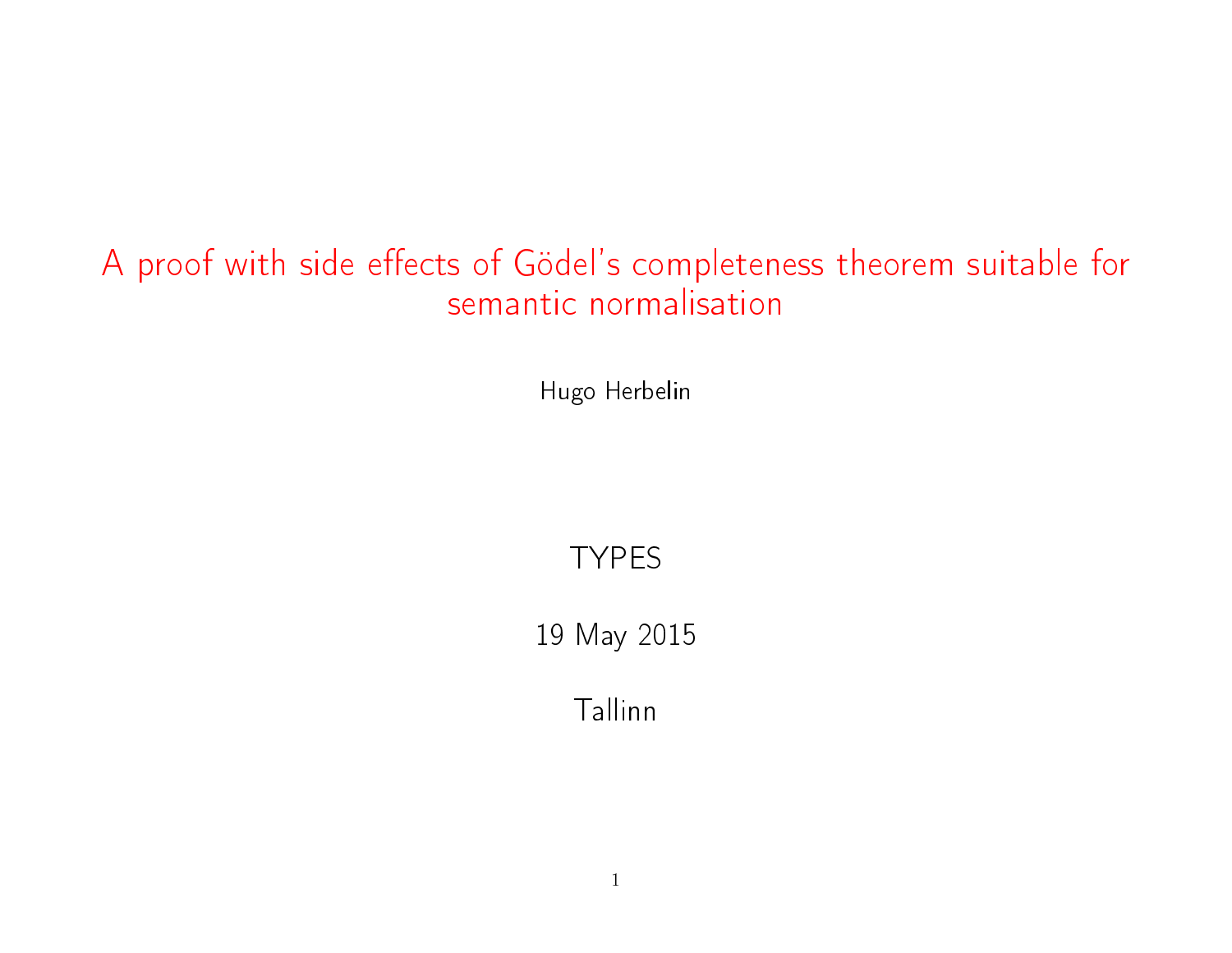# Preliminary: proving with side effects

- Classical logic seen as a side effect:
	- Direct style  $=$  a control operator (e.g. *callcc* of type Peirce's law) [Griffin 90]
	- $-$  Indirect style  $=$  continuation-passing-style/double-negation translation within intuitionistic logic
- This talk:
	- Interpreting Kripke forcing translation as indirect style for what is in direct style a monotonic memory update
	- Applying this to obtain a proof with side-effect of Gödel's completeness theorem as direct-style presentation of a proof of completeness w.r.t. Kripke semantics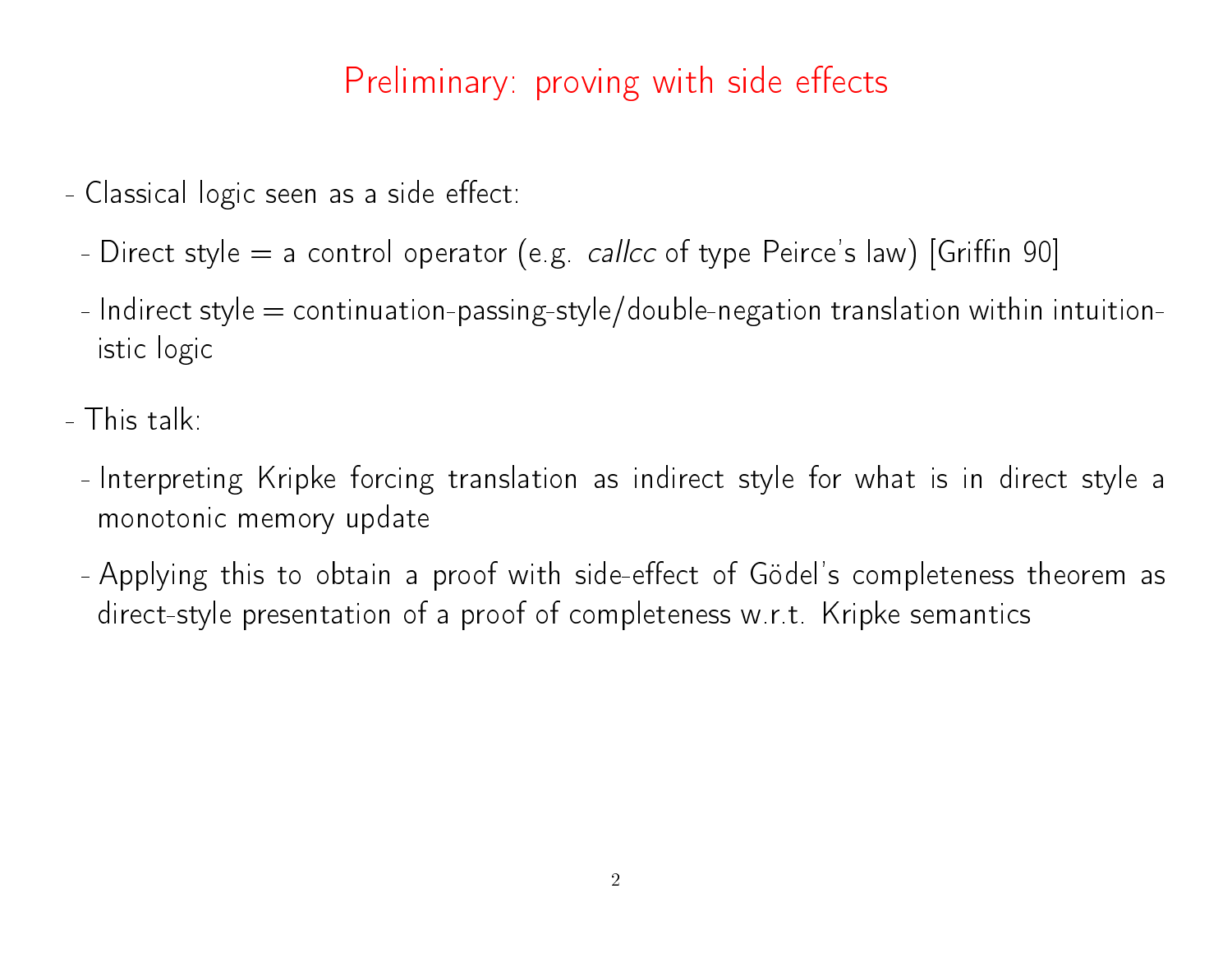### Kripke forcing translation as an environment monad

Let  $\geq$  be a partial order. A key clause of Kripke forcing is the interpretation of implication:

$$
w \Vdash A \to B \triangleq \forall w' \ge w [(w' \Vdash A) \to (w' \Vdash B)]
$$

The transformation

$$
\Box_w A(w) \triangleq \forall w' \geq w A(w')
$$

can be seen as a dependent environment monad, i.e. as indirect style for a monotonic memory update effect.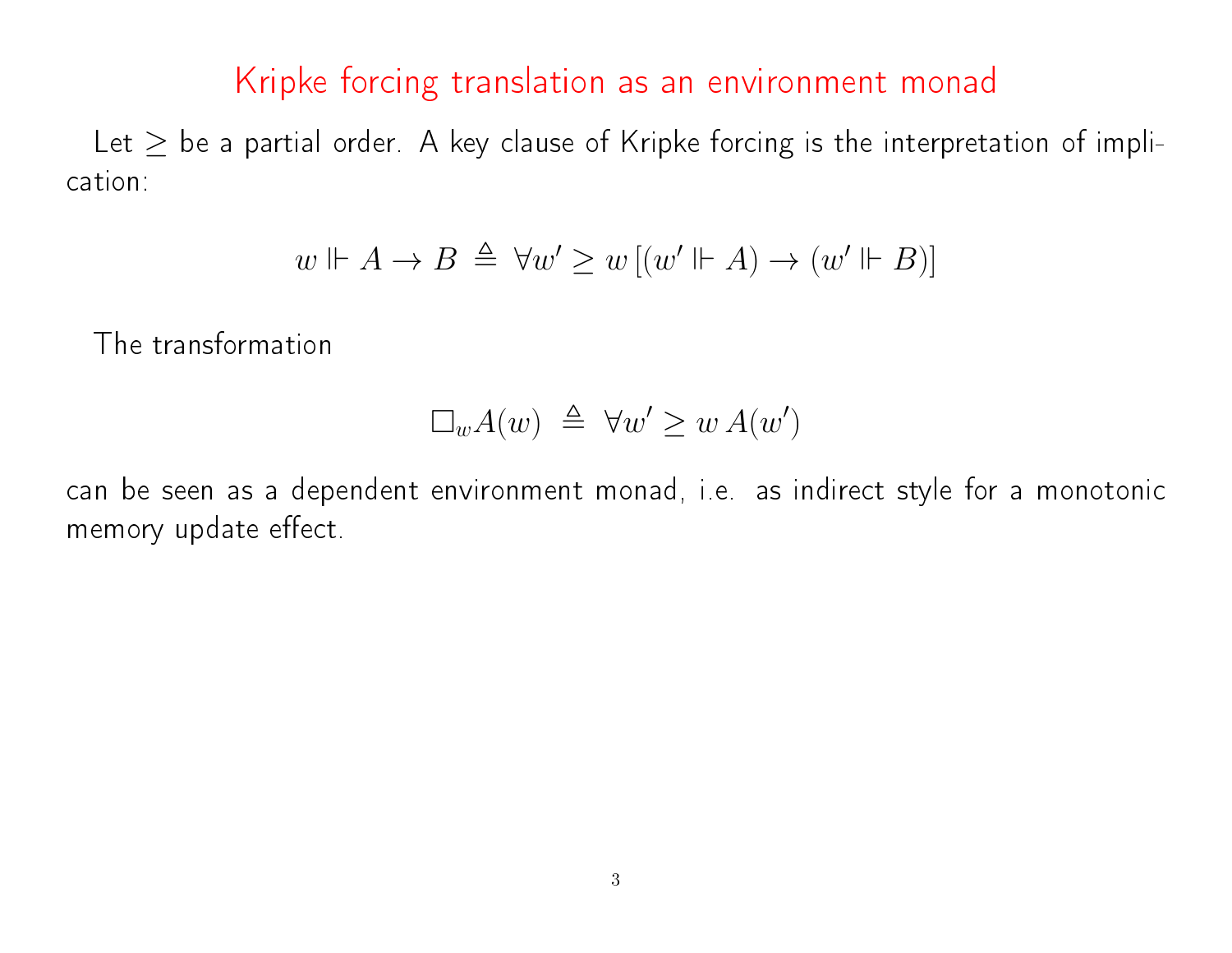### Direct-style for Kripke forcing

A rule for initialising the use of Kripke forcing:

$$
\Gamma, [b: x \ge t] \vdash q: T(x)
$$
\n
$$
\Gamma \vdash r: refl \ge
$$
\n
$$
\Gamma \vdash s: trans \ge
$$
\n
$$
x \text{ fresh in } \Gamma \text{ and } T(t)
$$
\n
$$
\Gamma \vdash \text{set } x := t \text{ as } b/_{(r,s)} \text{ in } q: T(t)
$$
\nSETEFF

A rule for updating:

$$
\Gamma, [b: x \ge t(x')] \vdash q: T(x)
$$
  
\n
$$
\Gamma \vdash r: t(x') \ge x'
$$
  
\n
$$
[x \ge u] \in \Gamma \text{ for some } u
$$
  
\n
$$
x' \text{ fresh in } \Gamma
$$
  
\n
$$
\Gamma \vdash \text{update } x := t(x) \text{ of } x' \text{ as } b \text{ by } r \text{ in } q: T(t(x))
$$

where we wrote  $T$ ,  $U$  for  $\dot{\to}$  - $\dot{\forall}$ -free formulas (= intuitively  $\Sigma^0_1$  $_{1}^{0}$ -formulas = base types)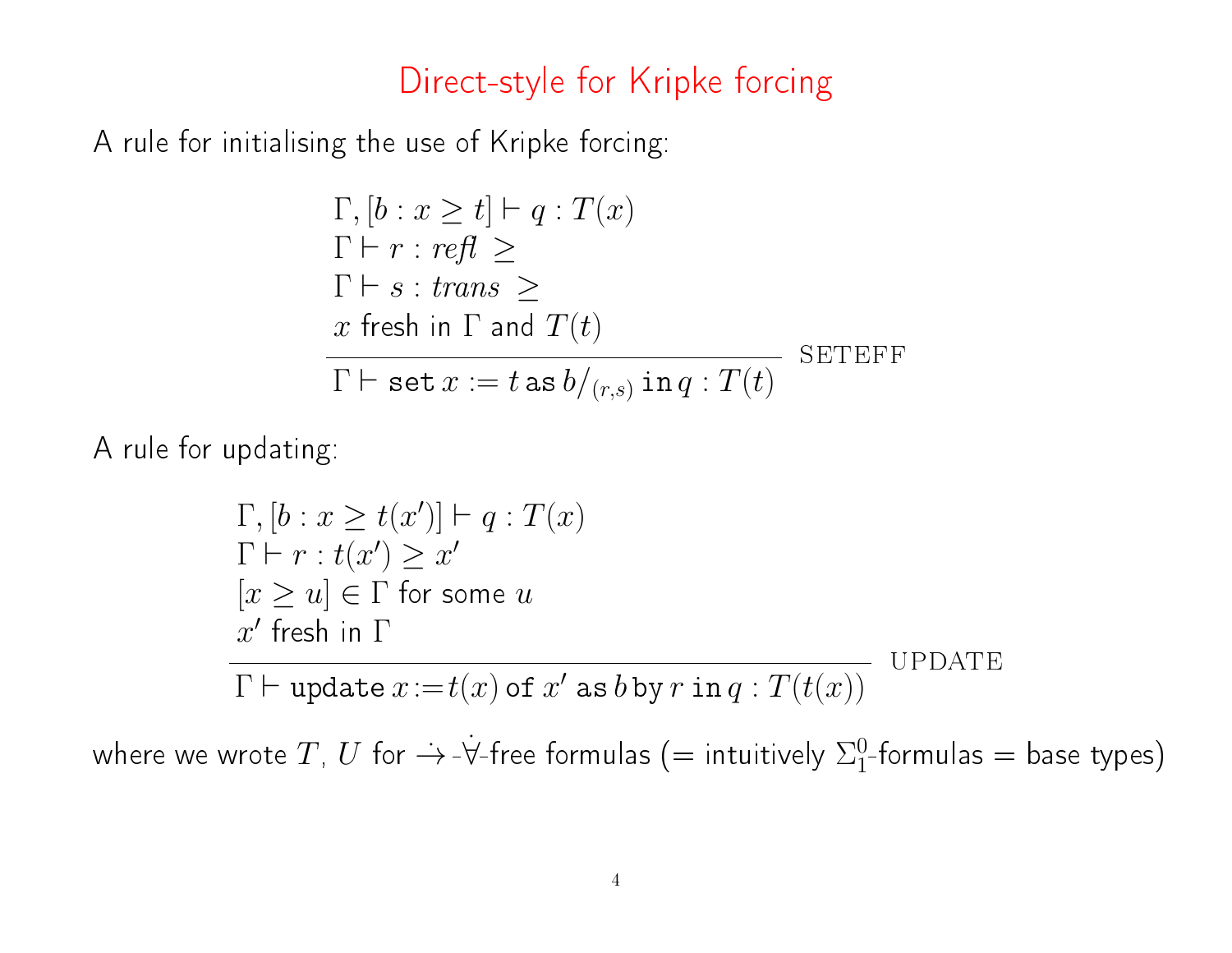# Gödel's completeness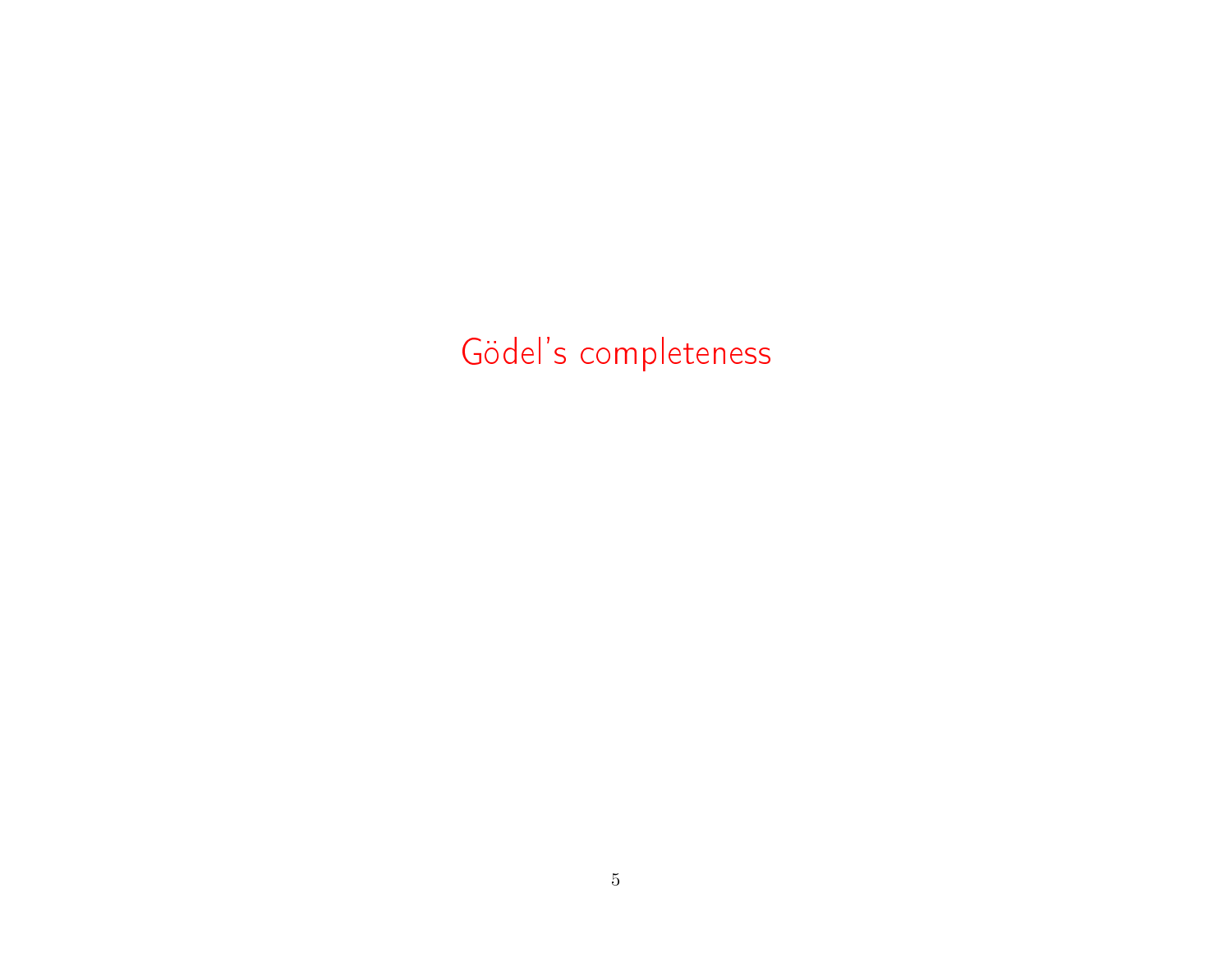## Object language

We consider here the negative fragment of predicate logic as an object language (we consider  $\perp$  to be an arbitrary atom and abbreviate  $\neg A \triangleq \overline{A} \rightarrow \bot$ ).

$$
t \stackrel{\triangle}{=} x | f(t_1, ..., t_n)
$$
  
\n
$$
F, G \stackrel{\triangle}{=} \frac{1}{\epsilon} | \stackrel{\triangle}{P}(t_1, ..., t_n) | F \rightarrow G | \forall x F
$$
  
\n
$$
\Gamma \stackrel{\triangle}{=} \epsilon | \Gamma, F
$$

We take the following inference rules:

$$
\begin{array}{ll}\n\dot{\mathbf{A}}\dot{\mathbf{x}}^{\Gamma,F,\Gamma'} & : (\Gamma, F \subset \Gamma') \to (\Gamma' \vdash F) \\
\dot{\mathbf{A}}\dot{\mathbf{p}}\mathbf{p}^{\Gamma,F,G}_{\to} & : (\Gamma \vdash F \to G) \to (\Gamma \vdash F) \to (\Gamma \vdash G) \\
\dot{\mathbf{A}}\dot{\mathbf{b}}\mathbf{s}^{\Gamma,F,G}_{\to} & : (\Gamma, F \vdash G) \to (\Gamma \vdash F \to G) \\
\dot{\mathbf{A}}\dot{\mathbf{b}}\mathbf{s}^{\Gamma,x,F}_{\forall} & : (\Gamma \vdash F) \to (x \notin FV(\Gamma)) \to (\Gamma \vdash \forall x \, F(x)) \\
\dot{\mathbf{A}}\dot{\mathbf{p}}\mathbf{p}^{\vee}_{\forall} & : (\Gamma \vdash \forall x \, F) \to (\Gamma \vdash F[t/x])\n\end{array}
$$

Moreover, the following is admissible:

$$
\mathrm{weak}_{\Gamma,F}^{\Gamma'}\quad:\,(\Gamma\subset\Gamma')\rightarrow(\Gamma\vdash F)\rightarrow(\Gamma'\vdash F)
$$

We shall also write  $r_F^\Gamma$  $\Gamma_F^{\Gamma}$  for a proof of  $\Gamma \subset (\Gamma, F)$ ,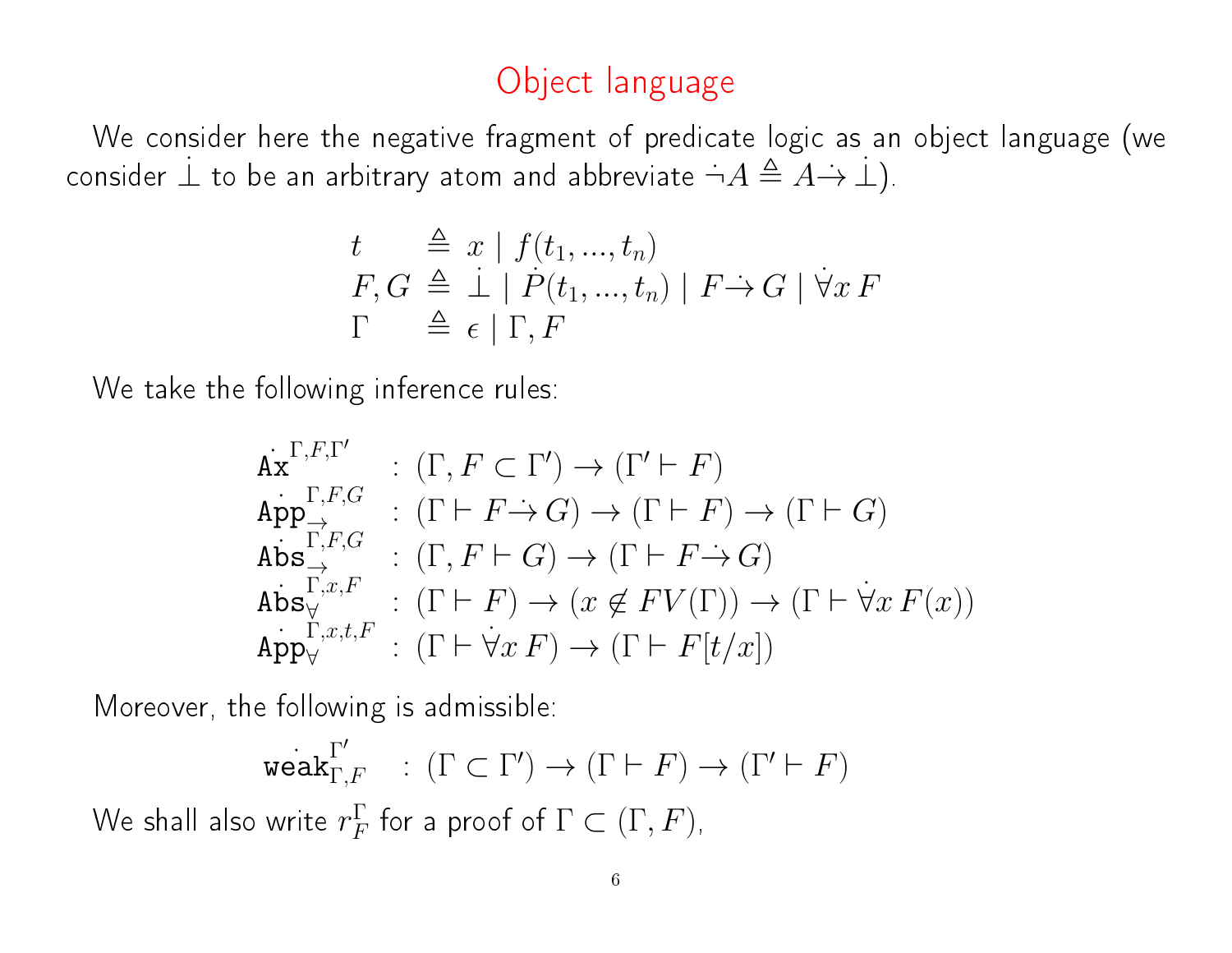### Tarskian models

A Tarskian model  $\mathcal M$  is made of a domain  $\mathcal D_{\mathcal M}$  for interpreting terms, of an interpretation of function symbols  $\mathcal{F}_M(f)$  :  $\mathcal{D}^{af} \to \mathcal{D}$  and of an interpretation of atoms  $\mathcal{P}_\mathcal{M}(\dot P) \subset \mathcal{D}^{a_{\dot P}}$  (for  $a_f$ ,  $a_{\dot P}$  the arity of  $f$ ,  $\dot P$  resp.).

Truth is defined by

$$
\begin{array}{rcl}\n\llbracket x \rrbracket_{\mathcal{M}}^{\sigma} & \triangleq \sigma(x) \\
\llbracket f t_1 \dots t_{a_f} \rrbracket_{\mathcal{M}}^{\sigma} & \triangleq \mathcal{F}_{\mathcal{M}}(f) (\llbracket t_1 \rrbracket_{\mathcal{M}}^{\sigma}, \dots, \llbracket t_{a_f} \rrbracket_{\mathcal{M}}^{\sigma}) \\
\models_{\mathcal{M}}^{\sigma} \dot{P}(t_1, \dots, t_{a_p}) & \triangleq \mathcal{P}_{\mathcal{M}}(\dot{P}) (\llbracket t_1 \rrbracket_{\mathcal{M}}^{\sigma}, \dots, \llbracket t_{a_p} \rrbracket_{\mathcal{M}}^{\sigma}) \\
\models_{\mathcal{M}}^{\sigma} \dot{\perp} & \triangleq \mathcal{P}_{\mathcal{M}}(\dot{\perp}) \\
\models_{\mathcal{M}}^{\sigma} \dot{F} \rightarrow G & \triangleq \models_{\mathcal{M}}^{\sigma} F \rightarrow \models_{\mathcal{M}}^{\sigma} G \\
\models_{\mathcal{M}}^{\sigma} \dot{\forall} x F & \triangleq \forall t \in \mathcal{M}_D \models_{\mathcal{M}}^{\sigma[x \leftarrow t]} F\n\end{array}
$$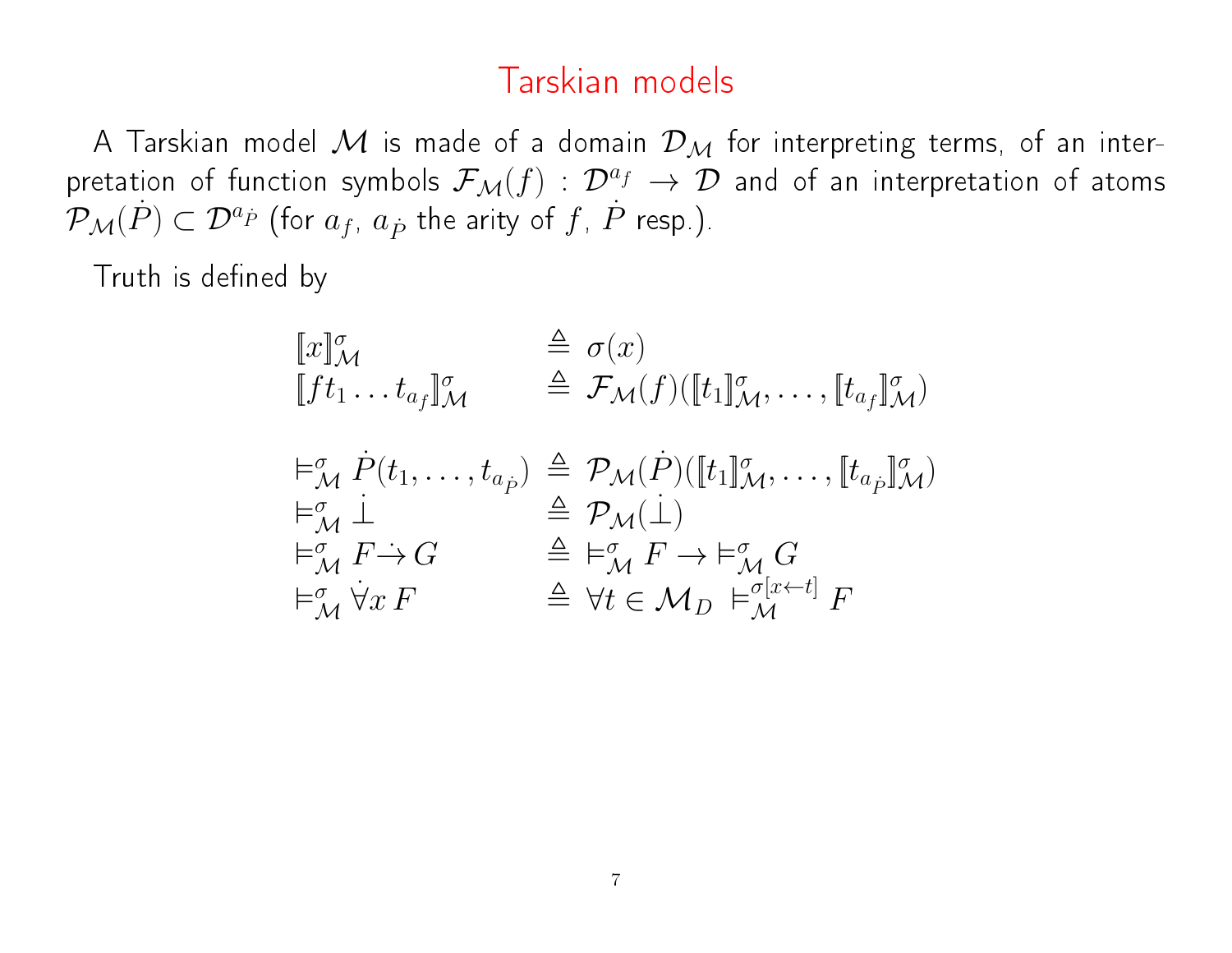### Completeness w.r.t Tarskian models

Let  $Class$  be the theory containing  $\overrightarrow{\cdot} \overrightarrow{F} \rightarrow F$  for all formulas  $F$  (atoms are enough). We define  $\vdash_C F$  to be  $Clas \vdash_M F$  in minimal logic.

A Tarskian model  $\mathcal M$  for classical logic is a Tarskian model which satisfies  $\vDash_{\mathcal M} Class$ (in a classical meta-language, all Tarskian models are classical, but not in an intuitionistic meta-language).

The statement of completeness w.r.t Tarskian models for classical logic is:

$$
[\forall \mathcal{M} \ \forall \sigma \ (\vDash^{\sigma}_{\mathcal{M}} \mathcal{C} \ \! \! \textit{las} \rightarrow \vDash^{\sigma}_{\mathcal{M}} \ \! F)] \rightarrow \mathcal{C} \ \! \! \textit{las} \ \! \vdash_{M} \ \! F
$$

The usual proof is by contradiction, building a saturated counter-model by enumeration of the formulas.

The proof with effects we shall consider actually works for arbitrary theories, so that we shall consider instead the following statement:

$$
(\forall \mathcal{M}\, \forall \sigma \, \vDash_{\mathcal{M}}^{\sigma} F) \to \vdash_M F
$$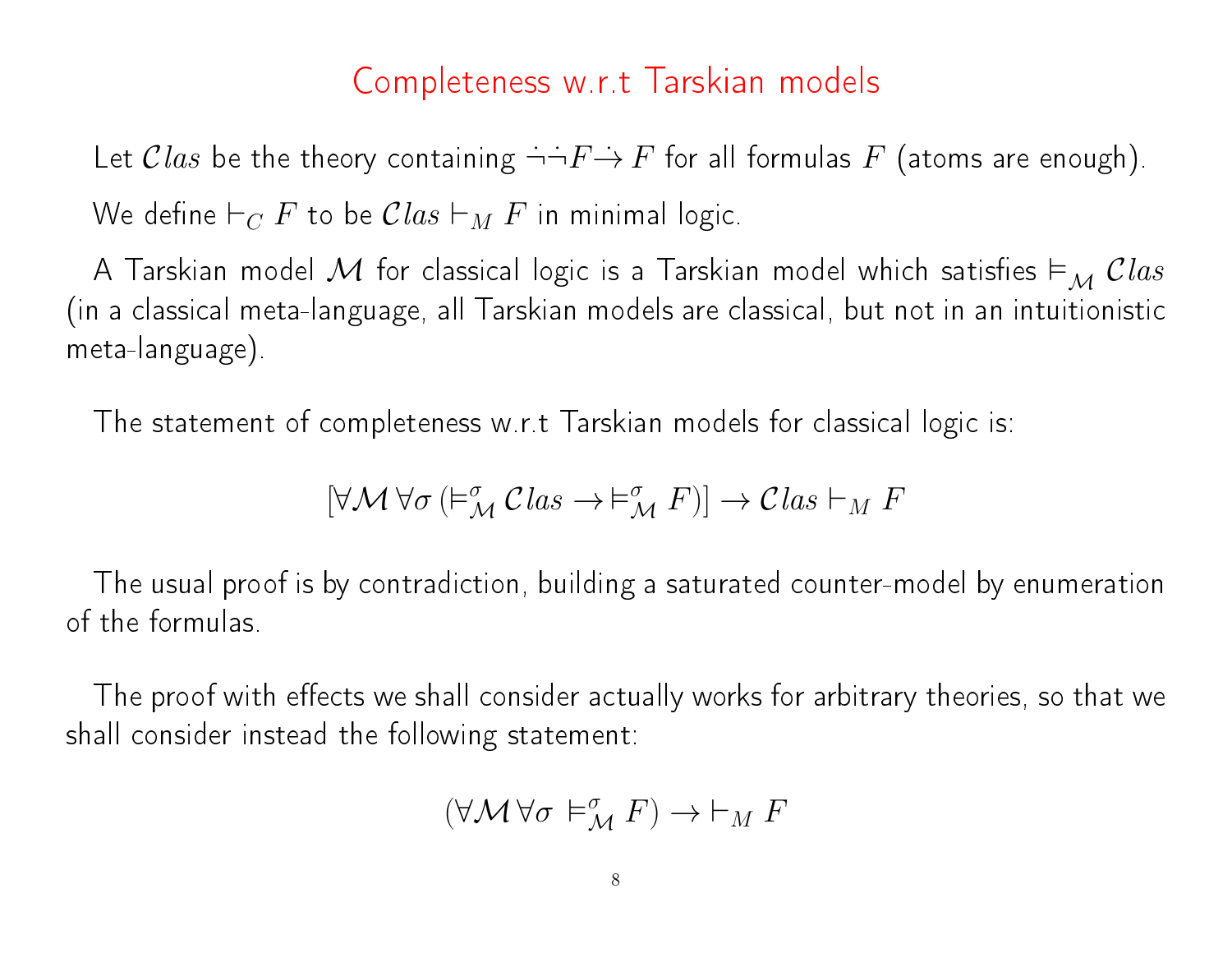# Completeness w.r.t. Kripke models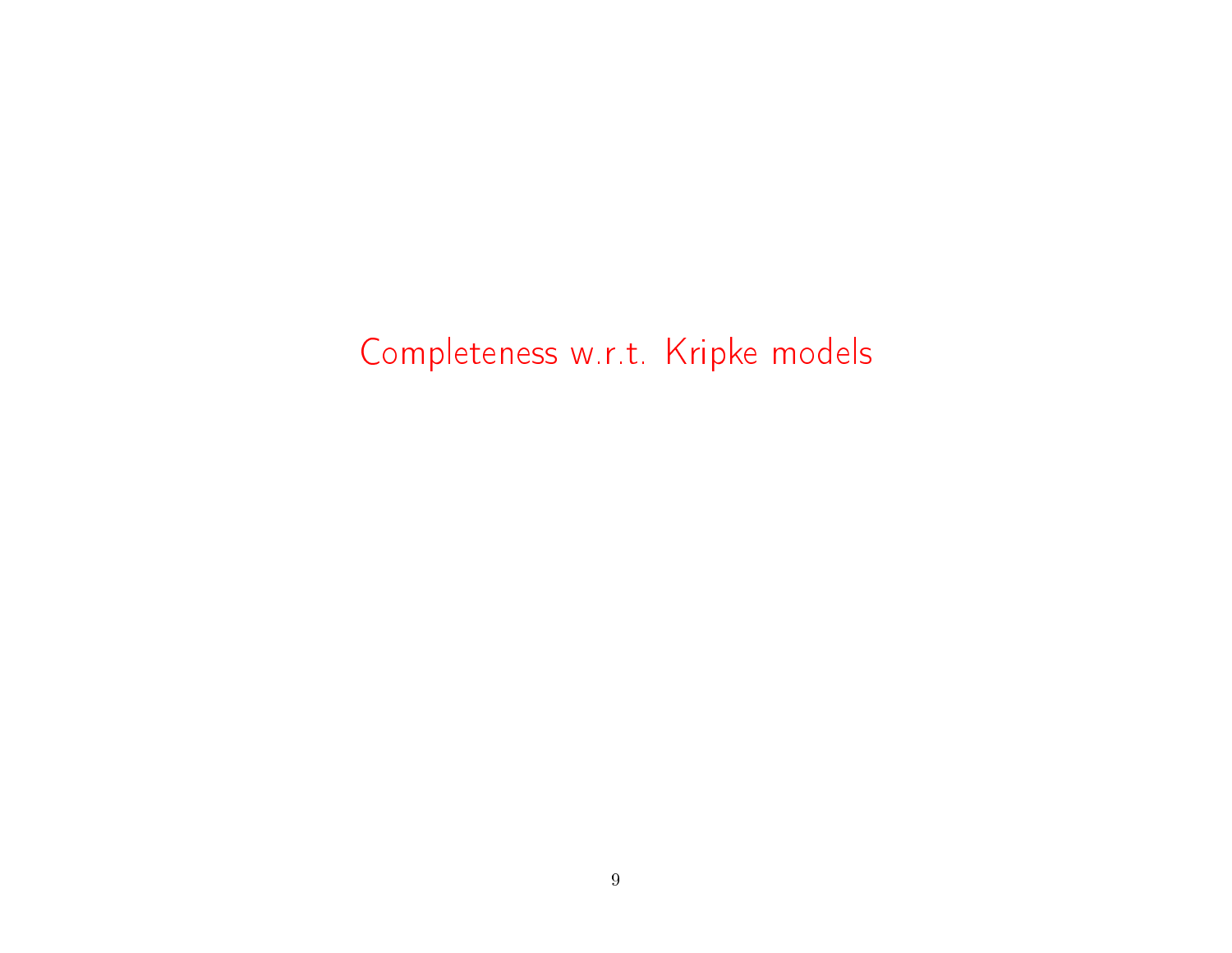### Kripke models

A Kripke model  $K$  is an increasing family of Tarskian models indexed over a set of worlds  $\mathcal{W}_{\mathcal{K}}$  ordered by  $\geq_{\mathcal{K}}$ . In the absence of  $\vee$  and  $\exists$ , it is enough to take  $\mathcal{D}_{\mathcal{K}}$  constant.

Truth relatively to  $K$  at world w is defined by:

$$
\begin{array}{lll}\n\llbracket x \rrbracket_{\mathcal{K}}^{\sigma} & \stackrel{\triangle}{=} \sigma(x) \\
\llbracket f t_1 \dots t_{a_f} \rrbracket_{\mathcal{K}}^{\sigma} & \stackrel{\triangle}{=} \mathcal{F}_{\mathcal{K}}(f) (\llbracket t_1 \rrbracket_{\mathcal{K}}^{\sigma}, \dots, \llbracket t_{a_f} \rrbracket_{\mathcal{K}}^{\sigma}) \\
w \Vdash_{\mathcal{K}}^{\sigma} \dot{P}(t_1 \dots t_{a_p}) & \stackrel{\triangle}{=} \mathcal{P}_{\mathcal{K}}(\dot{P})_{w} (\llbracket t_1 \rrbracket_{\mathcal{K}}^{\sigma}, \dots, \llbracket t_{a_p} \rrbracket_{\mathcal{K}}^{\sigma}) \\
w \Vdash_{\mathcal{K}}^{\sigma} \dot{\bot} & \stackrel{\triangle}{=} \mathcal{P}_{\mathcal{K}}(\dot{\bot})_{w} \\
w \Vdash_{\mathcal{K}}^{\sigma} F \rightarrow \mathcal{G} & \stackrel{\triangle}{=} \forall w' \geq_{\mathcal{K}} w (w' \Vdash_{\mathcal{K}}^{\sigma} F \rightarrow w' \Vdash_{\mathcal{K}}^{\sigma} G) \\
w \Vdash_{\mathcal{K}}^{\sigma} \forall x F & \stackrel{\triangle}{=} \forall t \in \mathcal{K}_{D} w \Vdash_{\mathcal{K}}^{\sigma[x \leftarrow t]} F\n\end{array}
$$

The statement of completeness w.r.t. Kripke models is:

$$
(\forall\mathcal{K}\,\forall\sigma\,\forall w\in\mathcal{W}_{\mathcal{K}}\,w\Vdash_{\mathcal{K}}^{\sigma} F)\to\vdash_M F
$$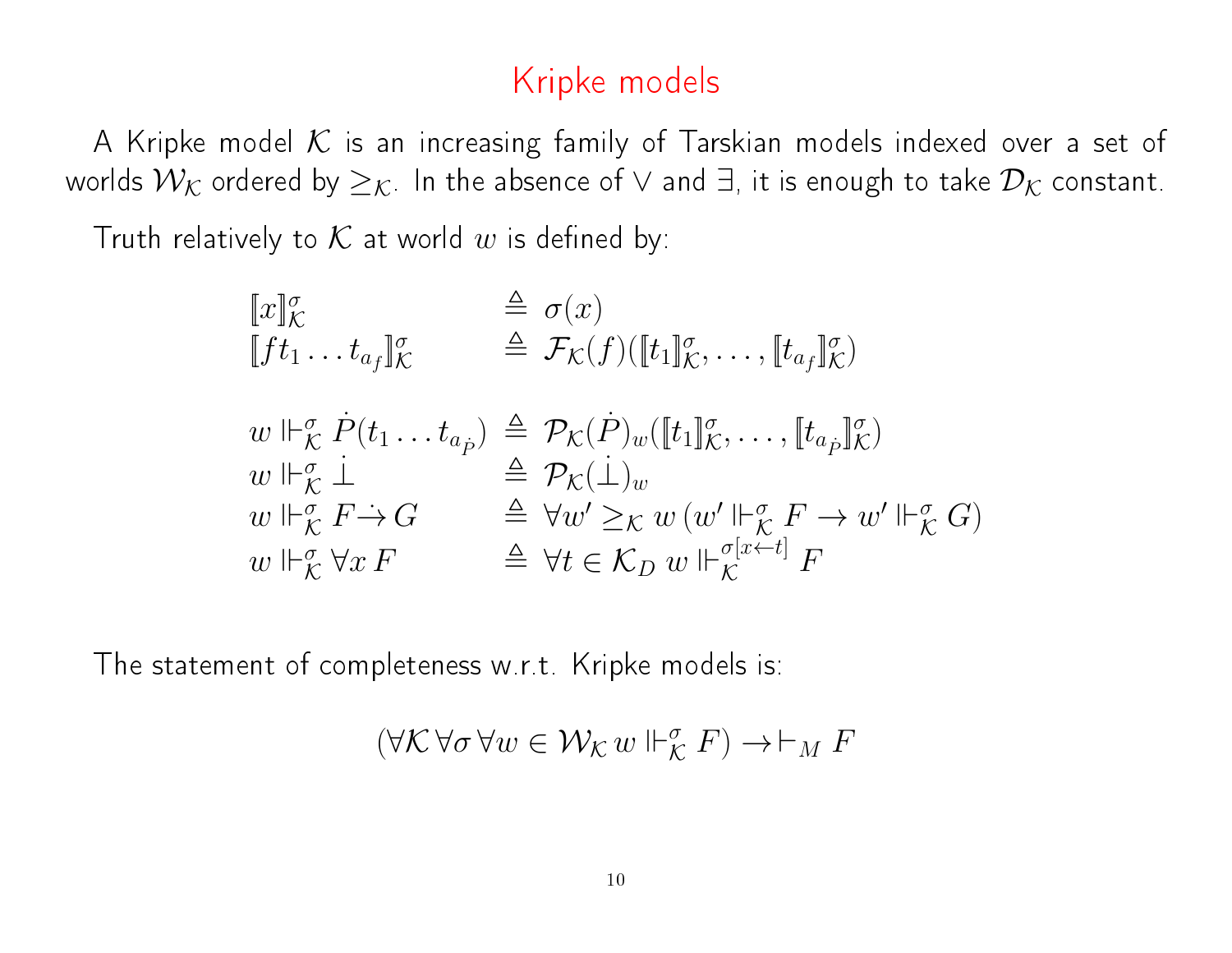### Completeness w.r.t Kripke models

The "standard" proof works by building the canonical model  $\mathcal{K}_0$  defined by taking  $\mathcal{W}_{\mathcal{K}_0}$ to be the typing contexts ordered by inclusion,  $\mathcal{D}_{\mathcal{K}_0}$  to be the terms,  $\mathcal{K}_{\mathcal{F}}(f)$  to be the syntactic application of  $f$ , and  $\mathcal{K}_\mathcal{P}(\dot P)(\Gamma)(t_1,...,t_{a_{\dot P}})$  to be  $\Gamma \vdash_M \dot P(t_1,...,t_{a_{\dot P}})$ The main lemma proves  $\Gamma \vdash_M F \leftrightarrow \Gamma \Vdash_{\mathcal{K}_0} F$  by induction on  $F$ 

$$
\begin{array}{ll}\n\uparrow_F^{\Gamma} & \Gamma \vdash_M F \longrightarrow \Gamma \Vdash_{\mathcal{K}_0} F \\
\uparrow_{\dot{P}(\vec{t})}^{\Gamma} & p & \triangleq p \\
\uparrow_{F \to G}^{\Gamma} & p & \triangleq \Gamma' \mapsto h \mapsto m \mapsto \uparrow_{G}^{\Gamma'} \operatorname{App}_{\to}^{\Gamma',F,G}(\operatorname{weak}_{\Gamma,F}^{\Gamma'}(h,p), \downarrow_{F}^{\Gamma'} m) \\
\uparrow_{\forall xF}^{\Gamma} & p & \triangleq t \mapsto \uparrow_{F[t/x]}^{\Gamma} \operatorname{App}_{\forall}^{\Gamma,x,F}(p,t)\n\end{array}
$$

$$
\begin{array}{lll}\n\downarrow_F^{\Gamma} & \Gamma \Vdash_{\mathcal{K}_0} F \longrightarrow \Gamma \vdash_M F \\
\downarrow_F^{\Gamma} & m & \triangleq m \\
\downarrow_{F \to G}^{\Gamma} & m & \triangleq \text{Abs}_{\to}^{\Gamma, F, G}(\downarrow_{G}^{\Gamma, F} (m(\Gamma, F) \, r_F^{\Gamma} \, (\uparrow_{F}^{\Gamma, F} \, \text{Ax}^{\Gamma_1, F, \Gamma}(b_F)))) \\
\downarrow_{\forall xF}^{\Gamma} & m & \triangleq \text{Abs}_{\forall}^{\Gamma, x, F} (y, \downarrow_{F[z/x]}^{\Gamma} (m y)) & \text{y fresh in } \Gamma\n\end{array}
$$

And finally:

$$
\text{compl }\triangleq\ v\mapsto\downarrow_A^\epsilon (v\,\mathcal{K}_0\,\emptyset\,\epsilon)\ :\ (\forall\mathcal{K}\,\forall\sigma\,\forall w\in\mathcal{W}_{\mathcal{K}}\,w\Vdash_{\mathcal{K}}^\sigma F)\to\vdash_M F
$$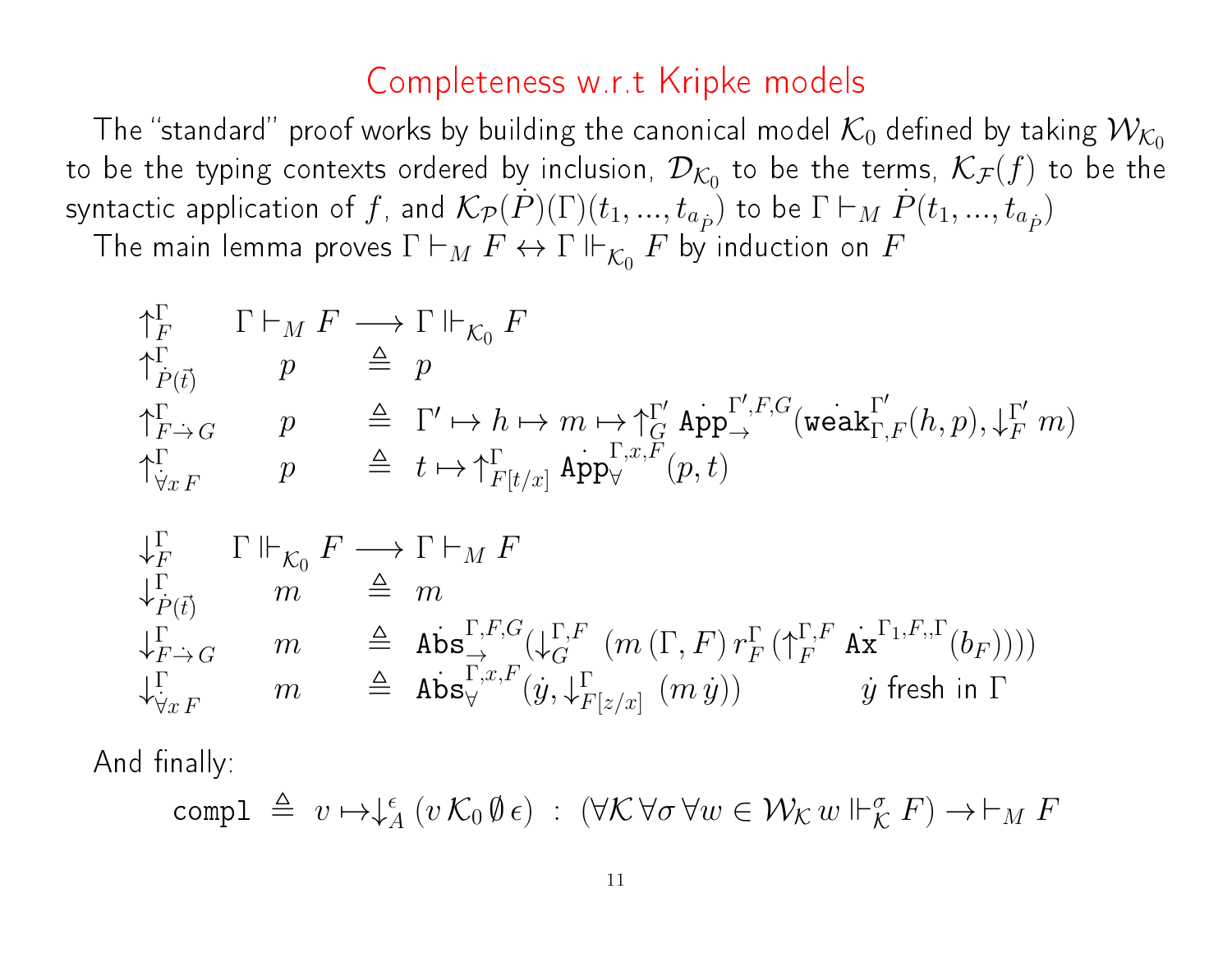## Completeness w.r.t. Kripke models in direct-style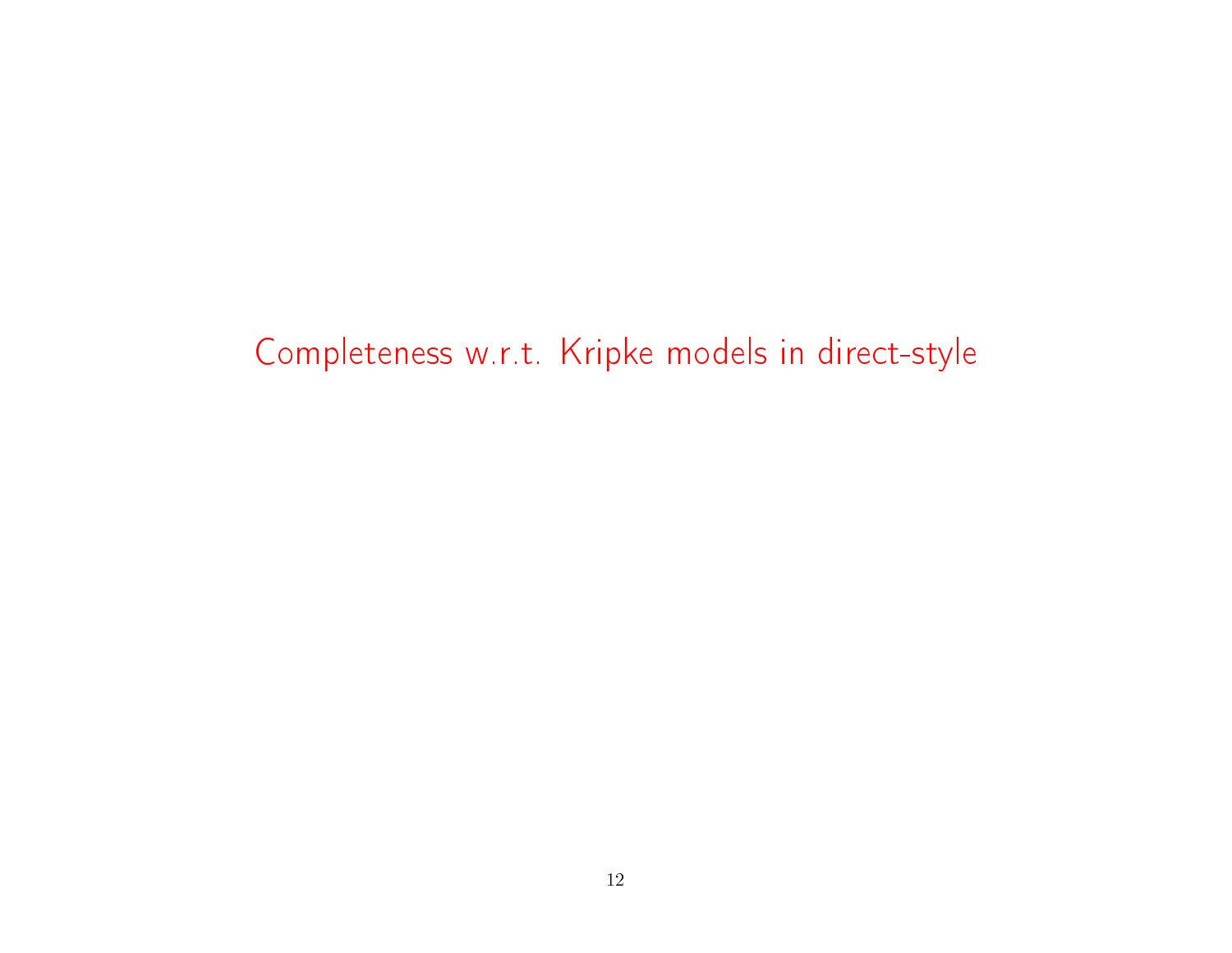#### Kripke forcing translation for second-order arithmetic

We consider a second-order arithmetic multi-sorted over first-order datatypes such as  $\mathbb N$ , lists, formulas, etc., and with primitive recursive atoms written  $P(t_1,...,t_{a_P})$ .

$$
A, B \triangleq X(t_1, ..., t_{a_X}) \mid P(t_1, ..., t_{a_P}) \mid A \land B \mid A \rightarrow B \mid \forall x A \mid \forall X A
$$

Let  $\geq$  be a partial order. We extend Kripke forcing to second order quantification.

$$
w \vDash X(t_1, ..., t_{a_X}) \stackrel{\Delta}{=} X(w, t_1, ..., t_{a_X})
$$
  
\n
$$
w \vDash P(t_1, ..., t_{a_P}) \stackrel{\Delta}{=} P(t_1, ..., t_{a_P})
$$
  
\n
$$
w \vDash A \land B \stackrel{\Delta}{=} (w \vDash A) \land (w \vDash B)
$$
  
\n
$$
w \vDash A \rightarrow B \stackrel{\Delta}{=} \forall w' \ge w [(w' \vDash A) \rightarrow (w' \vDash B)]
$$
  
\n
$$
w \vDash \forall x A \stackrel{\Delta}{=} \forall x w \vDash A
$$
  
\n
$$
w \vDash \forall X A \stackrel{\Delta}{=} \forall X (mon(X) \rightarrow w \vDash A)
$$

where  $\mathit{mon}(X) \triangleq \forall w \forall w' \geq w \left( X(w,t_1,...,t_{a_X}) \rightarrow X(w',t_1,...,t_{a_X}) \right)$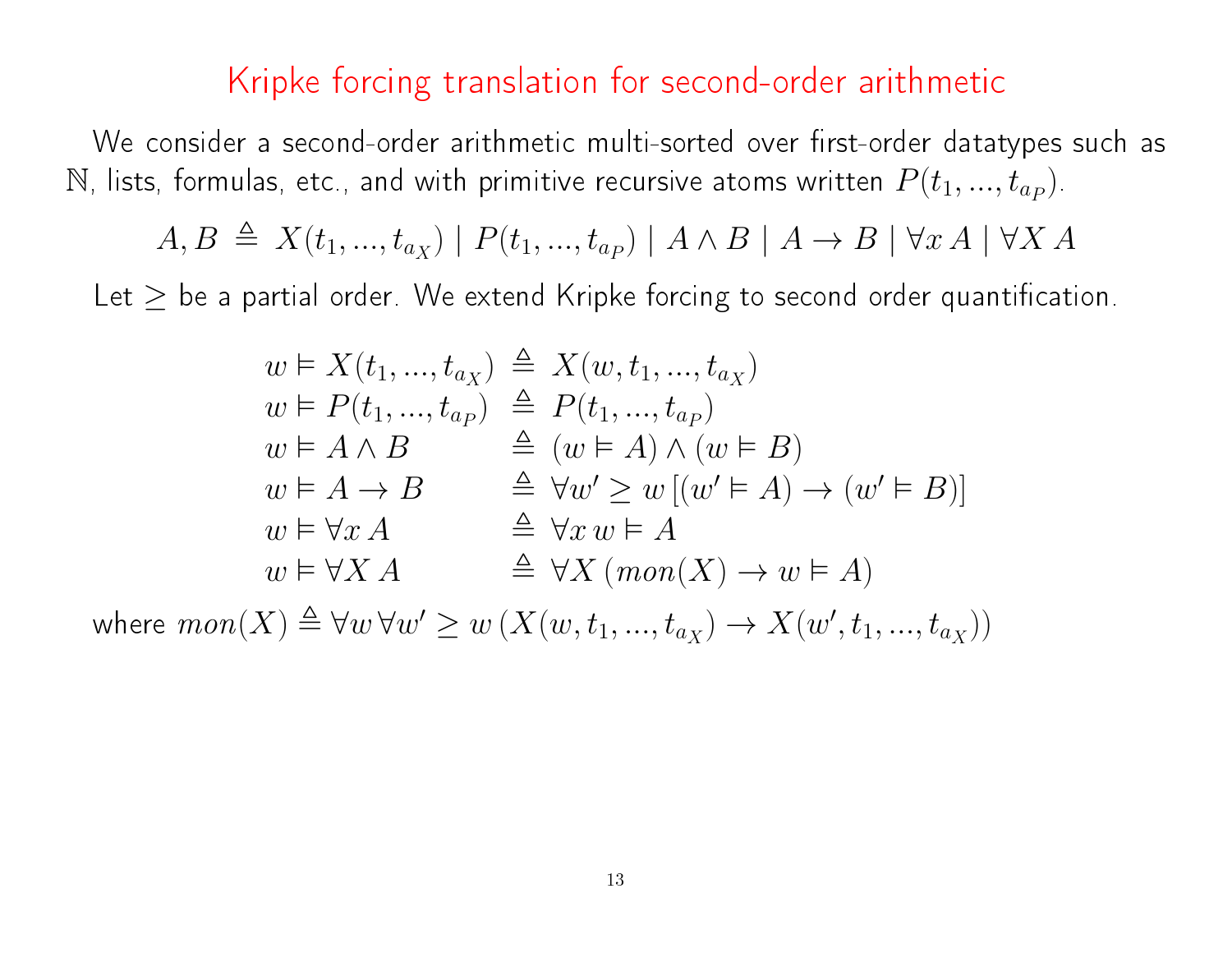### Relating completeness w.r.t Tarskian models to completeness w.r.t. Kripke models

We get a stronger statement of completeness by considering completeness w.r.t Kripke models by specifically instantiating  $\mathcal{W}_{\mathcal{K}}$  to be the typing contexts and  $\geq$  to be inclusion of contexts.

$$
(\forall (\mathcal{D}_{\mathcal{K}}, \mathcal{F}_{\mathcal{K}}, \mathcal{P}_{\mathcal{K}}) \, \forall \sigma \, [\epsilon \Vdash^{\sigma}_{(\mathcal{W}_{\mathcal{K}}, \mathcal{D}_{\mathcal{K}}, \mathcal{K}_{\mathcal{F}}, \mathcal{P}_{\mathcal{K}})} F]) \to \vdash_M F
$$

Now, applying forcing shows that

$$
\epsilon \Vdash_{x} (\forall (\mathcal{D}_\mathcal{M}, \mathcal{F}_\mathcal{M}, \mathcal{P}_\mathcal{M}) \forall \sigma \vDash_{(\mathcal{D}_\mathcal{M}, \mathcal{F}_\mathcal{M}, \mathcal{P}_\mathcal{M})} F)
$$

is equivalent to

$$
\forall (\mathcal{D}_{\mathcal{K}}, \mathcal{F}_{\mathcal{K}}, \mathcal{P}_{\mathcal{K}}) \, \forall \sigma \, (\epsilon \Vdash_{(\mathcal{W}_{\mathcal{K}}, \mathcal{D}_{\mathcal{K}}, \mathcal{K}_{\mathcal{F}}, \mathcal{P}_{\mathcal{K}})} F)
$$

and hence that forcing over the statement of completeness w.r.t. Tarskian models is equivalent to the instantiation of the set of worlds to typing contexts of completeness w.r.t. Kripke models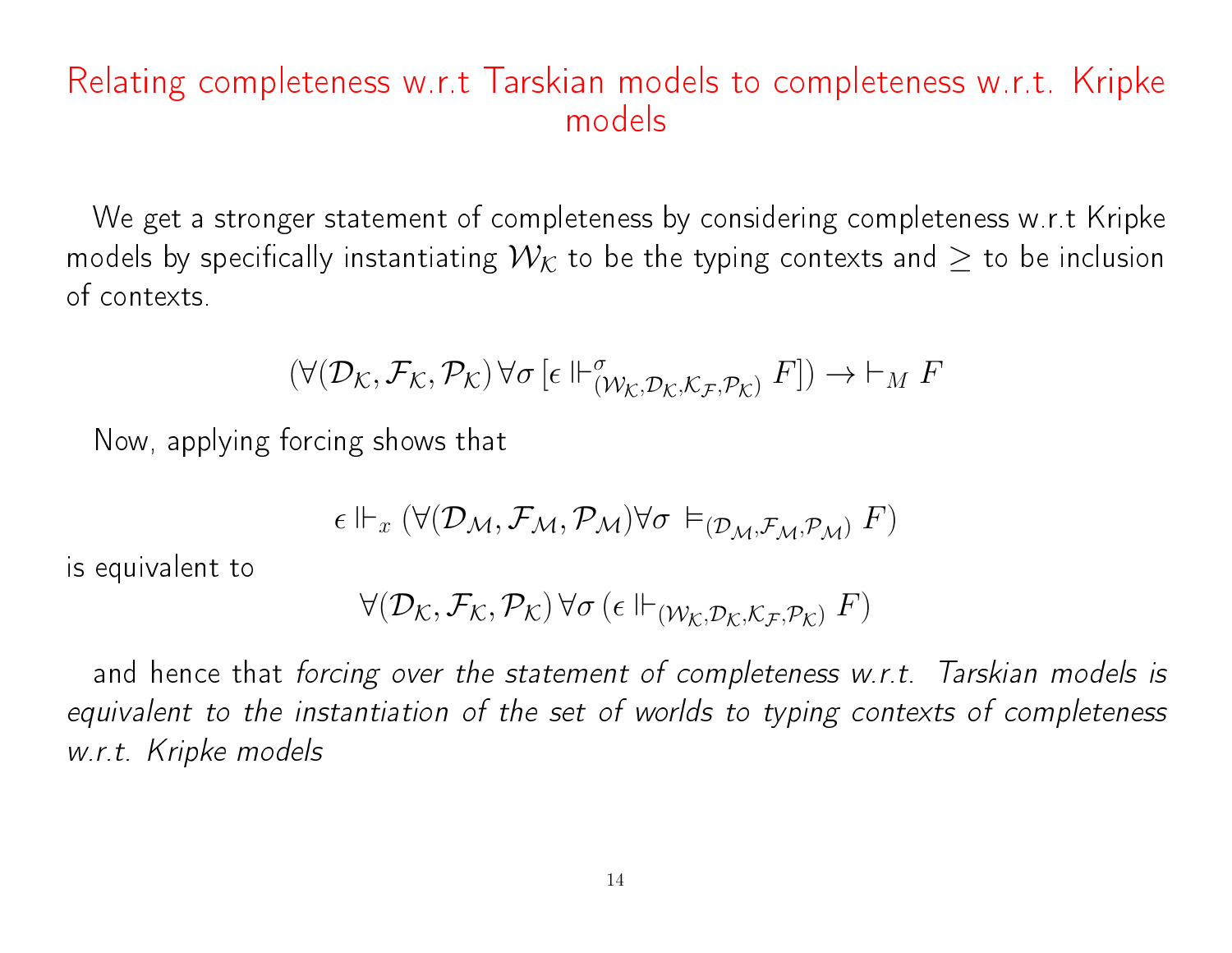#### Excerpt of our meta-language with effects

$$
\frac{\Gamma \vdash p : A(y) \qquad y \text{ fresh in } \Gamma}{\Gamma \vdash \lambda y. p : \forall y \, A(y)} \quad \forall I
$$

 $\Gamma \vdash p : \forall x\,A(x) \qquad t$  updatable-variable-free or  $t$  an updatable variable and  $A(x)$  of type  $1$  $\Gamma \vdash pt : A(t)$  $\forall_E$  $\Gamma \vdash p : A(X) \qquad X$  fresh in  $\Gamma$  $\Gamma \vdash p : \forall X A(X)$  $\forall^2_I$ I  $\Gamma \vdash p : \forall X A(X) \qquad \Gamma \vdash q : mon_{\Gamma} B(\vec{y})$  $\Gamma \vdash p : A(X)[B(\vec{y})/X(\vec{y})]$  $\forall^2_\digamma$ E  $\Gamma, [b : x \ge t] \vdash q : T(x)$  Γ  $\vdash r : refl \ge \Gamma \vdash s : trans \ge x$  fresh in  $\Gamma$  and  $T(t)$  $\Gamma \vdash \texttt{set}~x := t$  as  $b/_{(r,s)}$  in  $q : T(t)$ seteff

 $\Gamma, [b : x \ge t(x')] \vdash q : T(x) \quad \Gamma \vdash r : t(x') \ge x' \quad [x \ge u] \in \Gamma$  for some  $u \quad x'$  fresh in  $\Gamma$  $\Gamma \vdash \mathtt{update}\, x\!:=\!t(x)$  of  $x'$  as  $b$  by  $r$  in  $q:T(t(x))$ **UPDATE** 

where  $C$  of type  $1$  means in the grammar  $C ::= P(t_1,...,t_{a_P}) \mid P(t_1,...,t_{a_P}) \to C \mid \forall x\, C$  and  $mon_\Gamma\, B$ means  $B$  monotonic for all updatable variables in  $\Gamma$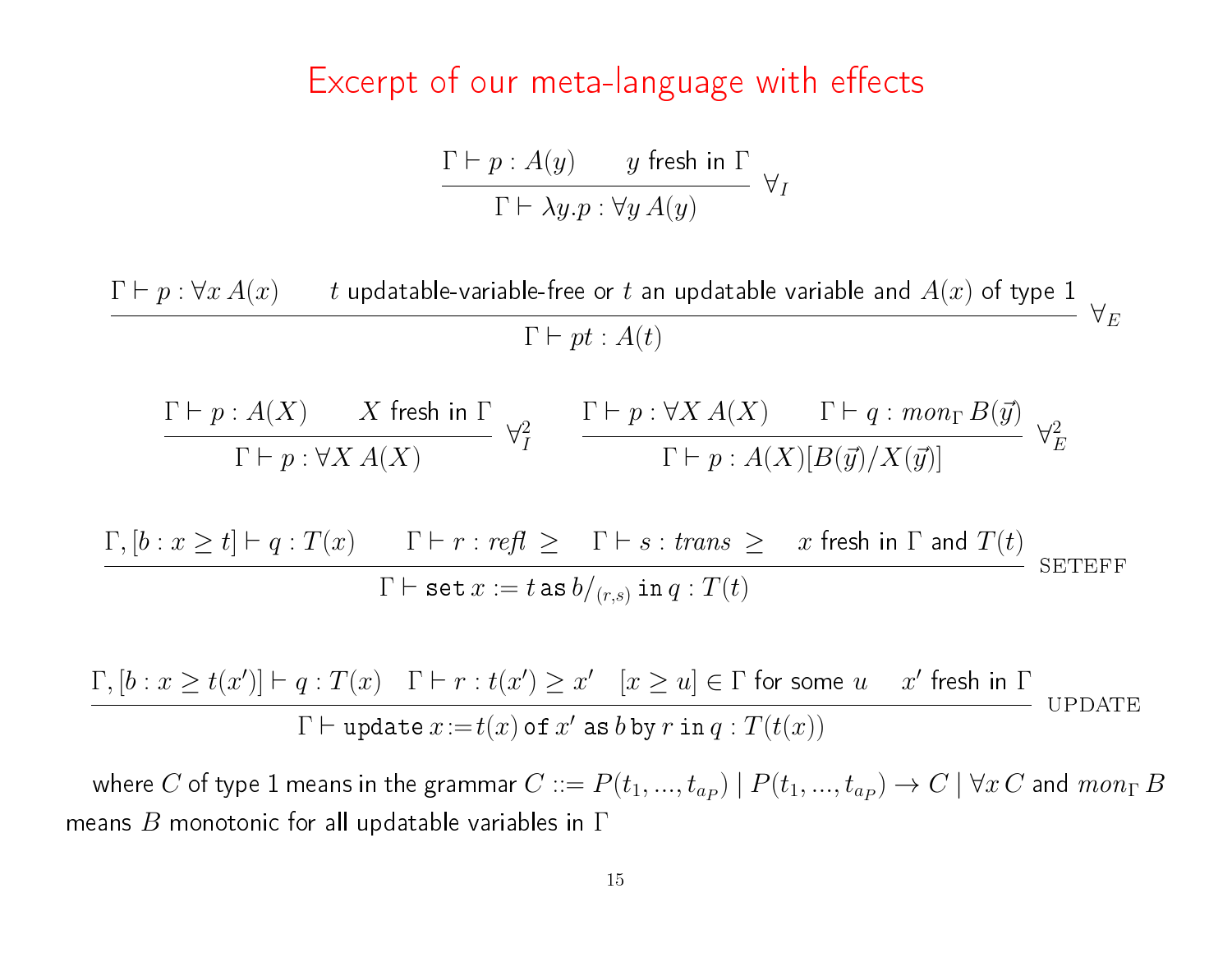#### The completeness proof in direct-style

In direct style,  $\mathcal{K}_0$  is the model  $\mathcal{M}_0$  defined by  $\mathcal{P}_\mathcal{M}(P)(t_1,...,t_{a_{\hat{P}}})\triangleq \Gamma\vdash\dot{P}(t_1,...,t_{a_{\hat{P}}})$ for  $\Gamma$  a given updatable variable

$$
\begin{array}{rcl}\n\uparrow_F & \Gamma \vdash_M F \longrightarrow \vDash_{\mathcal{M}_0} F \\
\uparrow_{P(\vec{t})} & g \quad \triangleq \quad g \\
\uparrow_{F \to G} & g \quad \triangleq \quad m \mapsto \uparrow_G \operatorname{App}_{\to}^{\Gamma, F, G}(g, \downarrow_F m) \\
\uparrow_{\forall x F} & g \quad \triangleq \quad t \mapsto \uparrow_{F[t/x]} \operatorname{App}_{\forall}^{\Gamma, x, F}(g, t)\n\end{array}
$$

$$
\begin{array}{ll}\n\downarrow_F & \vDash_{\mathcal{M}_0} F \longrightarrow \Gamma \vdash_M F \\
\downarrow_{P(\vec{t})} & m \stackrel{\triangle}{=} m \\
\downarrow_{F \to G} & m \stackrel{\triangle}{=} \text{Abs}_{\to}^{\Gamma, F, G} (\text{update } \Gamma := (\Gamma, F) \text{ of } \Gamma_1 \text{ as } b_F \text{ by } r_F^{\Gamma} \text{ in } \downarrow_G (m (\uparrow_F \text{ Ax}^{\Gamma_1, F, \Gamma}(b_F)))) \\
\downarrow_{\forall x F} & m \stackrel{\triangle}{=} \text{Abs}_{\forall}^{\Gamma, x, F} (\dot{y}, \downarrow_{F[z/x]} (m \dot{y}))\n\end{array}
$$

compl  $\triangleq~v \mapsto {\tt set}~\Gamma := \epsilon ~{\tt as}~ b/_{(r,s)} \text{ in }~ \downarrow^{\epsilon}_P$  $_{F}^{\epsilon}\,\left( v\,\mathcal{M}_{0}\,\emptyset\right)$ 

Obviously, the resulting proof in the object language is a reification of the proof of validity as in Normalisation-by-Evaluation / semantic normalisation [C. Coquand 93, Danvy 96, Altenkirch-Hofmann 96, Okada 99, ...]